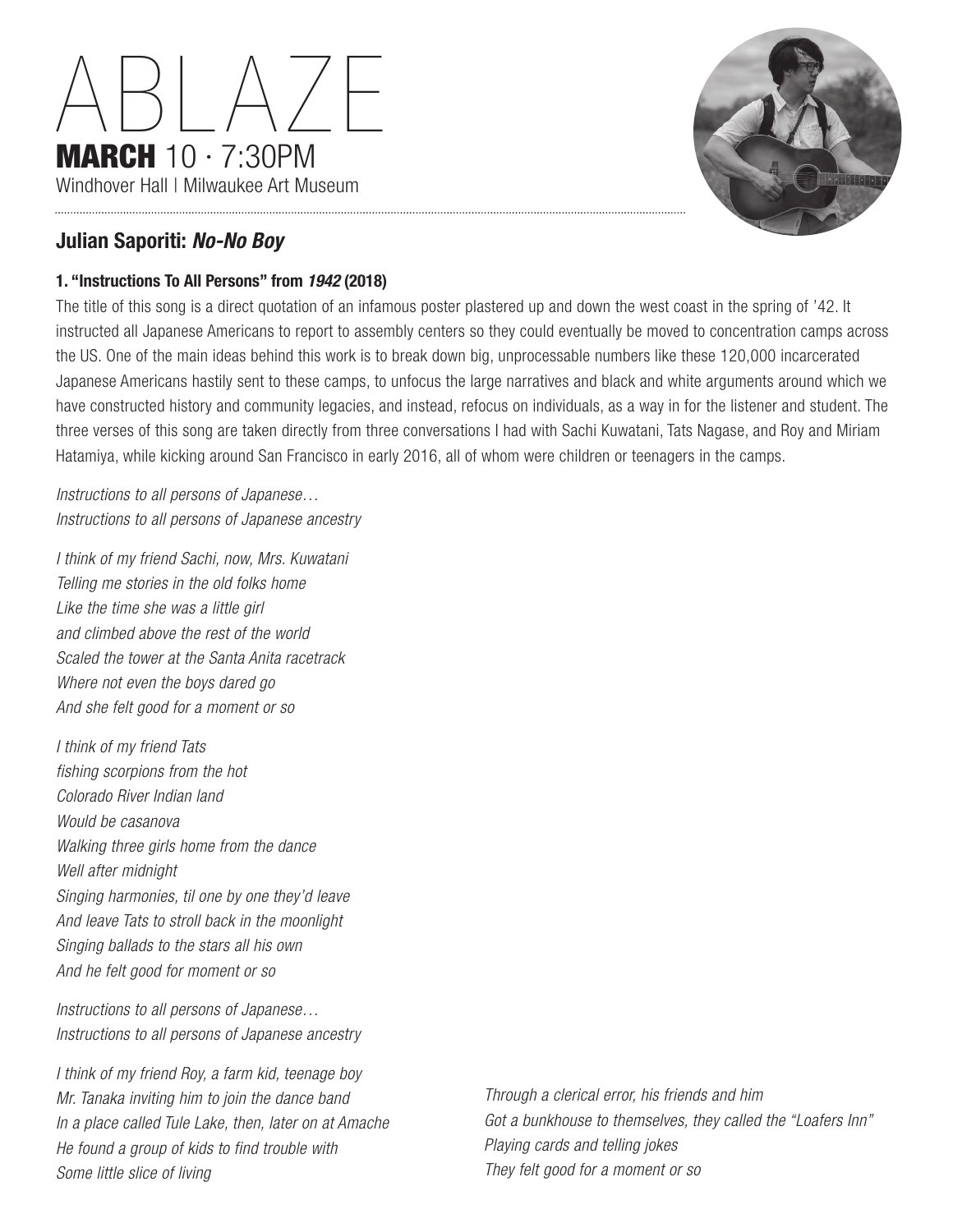#### 2. "Instructions To All Persons" from *1942* (2018)

I originally wrote this song about dancing with an ex-girlfriend at a music hour in an old folks home in Laramie. The clumsy waltz, boot color and title are all that remain from the original draft. I repurposed the song in 2017 after visiting the root cellar at Heart Mountain. I felt some kind of inspiration standing in that impressively large, crumbling structure about the size of a football field which the incarcarees dug out themselves to store vegetables. I wanted to set a story there, in that room. Two kids dancing in the dark. As I rewrote the lyrics, I poured over copies of the Heart Mountain Sentinel, the newspaper published in the camp, and listened back to tall tales I had recorded of men who were boys in the camp. I looked at old photos from the museum archive. With guitar in hand, I sat with all these glimpses of the camp, looking for small actions, characters and feelings, and wrote this song. The song's hero is a pretty bad ass young woman like when Olivia Newton John wears black at the end of Grease but you know, Japanese and in a concentration camp, who guides a nervous narrator, a farm kid, on a trip around the camp and beyond the barbed wire. She is his Virgil. He is probably my friend Jim Mizuta who was a teenager at Heart Mountain. The pair finds a little time to exist underground in this root cellar. Past the sounds of the issei men singing Japanese songs in the bathroom, past the ice skaters, past boredom, lighting a little fire, keeping sadness at bay, they sway in the dark like a Springsteen song.

*Don't it feel like a movie, teaching this girl how to waltz Left feet, she might have three, but she sure feels nice in my arms Old folks sing an old song, play in the agreed upon key My eyes are stuck on her, her eyes don't leave her feet*

*This girl, no class ring, maybe this is more than a lark Brown boots, a dirt floor, dancing like two candles in the dark*

*Pretty outlaw call a quarter past, light knuckles on a barrack door She got a brother down in Topaz, I saw that name once in a jewelry store Wind around past the skaters and pond, looking for a cut in the wire She's got a key to the cellar door, don't ask questions, man, just stand there inspired*

*This girl, gets why, I miss the garden at the Golden Gate Park Young blood and old songs, dancing like two candles in the dark*

*I tell ya man it's like some movie and she's just tailor made for the part Lamps licking the roof beams, she's got good looking down to an art Hear the old folks sing them old songs, the background just fades away Our coffee can fire's almost gone, she says, "I gotta get out of this place"* 

*This girl, a pin point, that moment ya feel a spark Brown boots, a dirt floor, dancing like two candles in the dark Dancing like two candles in the dark Dancing like two candles in the dark*

### 3. "Nothing Left But You" (unreleased)

This is an unreleased song about changing flags and vanishing countries. Tonight I'll dedicate it to Kyiv.

*What perfect harmony still shakes me to the core Begot the cynic's soul to rumble? It was in your voice* 

*I had no choice*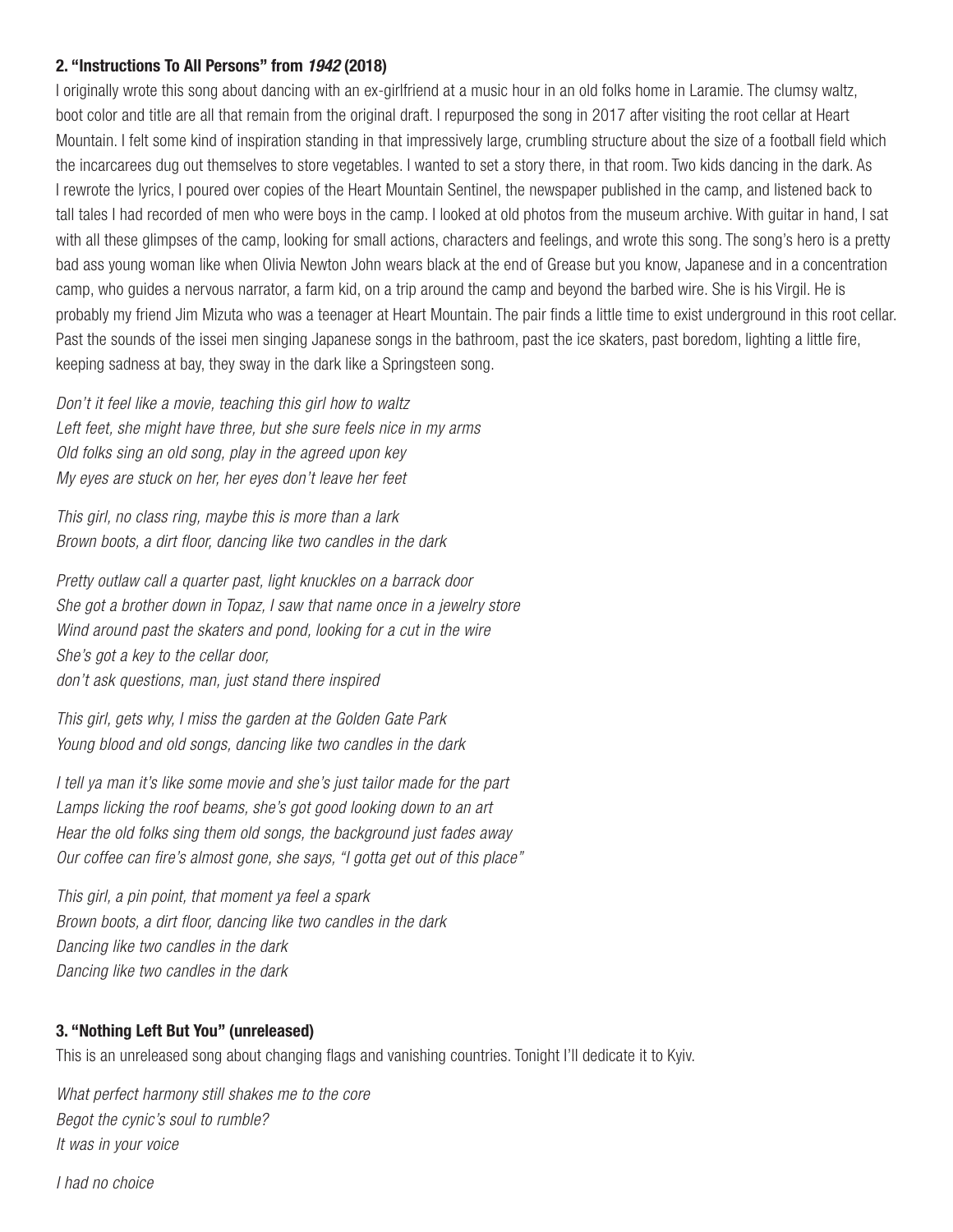*But to rise and ring out too When those records play All the clutter fades away There is nothing left but you* 

*There are no labors that can reset space or time It's beyond sacrifice or school I've learned a lot I've given up almost all I got I keep a passport I can't use There's no soil to kiss Those old borders don't exist There is nothing left but you* 

*Ain't there some crest of a wave, oh, way out on the sea In the back of a godhead's ocean of ancient memories That lifts some sacred boat And it's sailor, at least, a charming ghost Who earned your heart when it was first free? He was callous and cruel But he bought your dreams and saw them through To own the past, forgive the fool*

*What steady rhythm still doth move me at this hour To put my pen to page and pray? For the reconcile To crack a joke and catch a smile Why keep my fingers clenched dear muse? Because, once, I died And came out the other side And there was nothing left but you*

#### 4."Imperial Twist" from *1975* (2021)

Robert Vifian was a high school friend of my mom's back in Saigon. In the spring of 2016, I met him in Paris at the fancy Vietnamese restaurant he owned. Over lunch he told me, "You know, I was in a band…. We would play these concerts for the GIs. They'd fly us out over the jungle in helicopters filled with music equipment and drugs and prostitutes, and people would be shooting at us." Then, as if he hadn't begun the coolest story ever, he just sort of trailed off. I pressed him for more. Like every other part of the world colonized by the West, rock 'n' roll flourished in Southeast Asia. Teenagers picked it up from the French and later the occupying Americans. They learned it well, and often made it their own. "I was pro-Communist and extremely pro-American because I really loved rock 'n' roll," Robert told me. "Nobody forced us (or said), 'you should listen to that.' We came to it naturally…. We liked the music and we wanted to reproduce it." When I returned to grad school that fall, I dove into Viet and Cambodian rock bands of the late 1960s/early '70s. The records I found expanded my concept of artistic authenticity and broadened my borders of where art belongs and whom it belongs to. His story also connected me, as a musician, to my mom's experience growing up in Saigon in a more emotional and electric way. One band I discovered particularly blew my mind. The CBC Band was a family group with origins in northern Vietnam who came south after the French were defeated in 1954 and the Communists took over. They filled the entertainment needs of American GIs who had money to spend. This song interweaves Robert's stories with a tragic CBC Band gig. During the opening riff of Hendrix's "Purple Haze," a bomb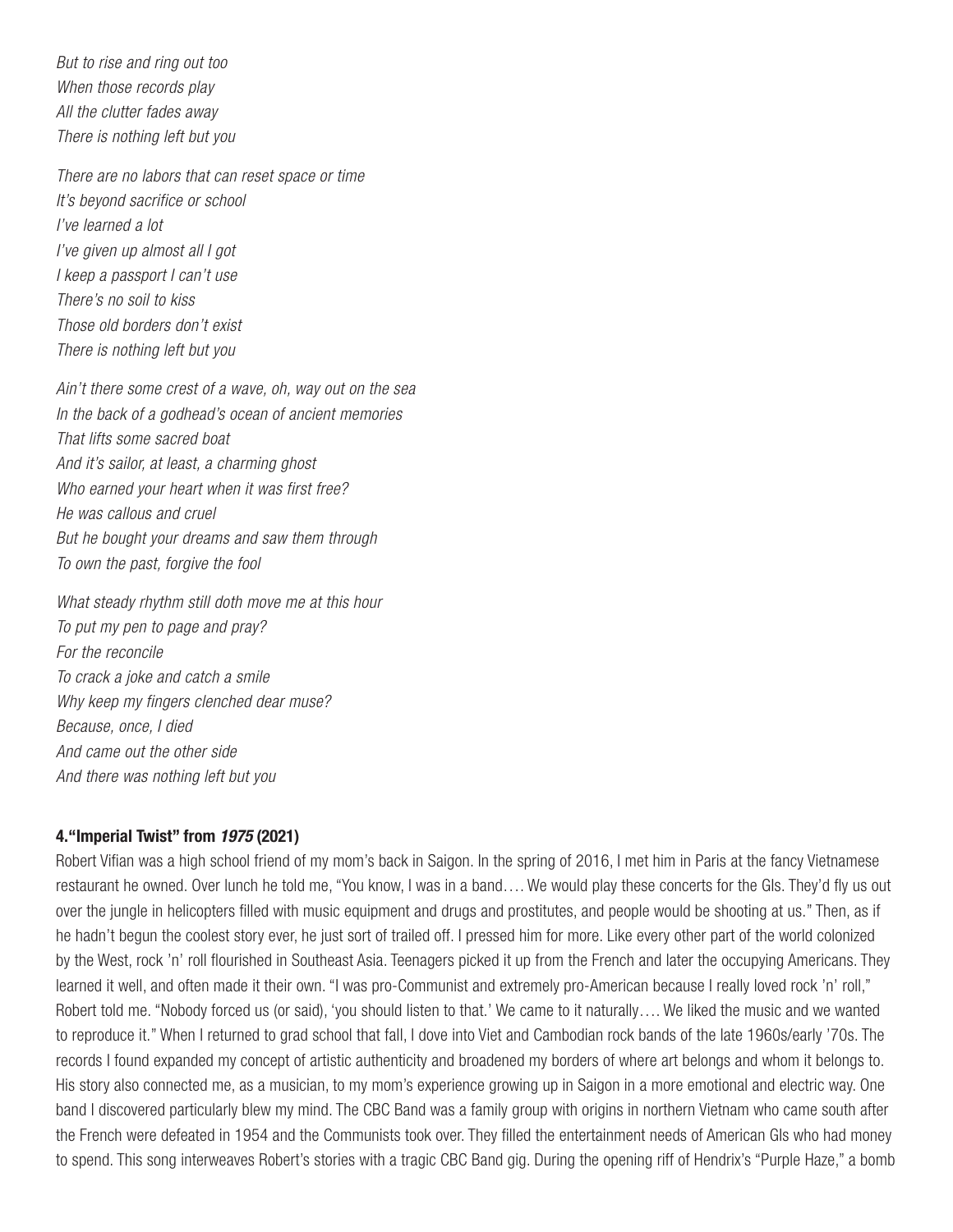went off. It wounded several servicemen and killed one of the drummer's friends. Soon after, with the South's defeat looming, the band fled, eventually making lives in Houston. Beautifully, 40 years after their violently abbreviated gig, veterans who were at that concert organized a reunion at a bar in Houston, and the band finished "Purple Haze." They still gig to this day.

*Can you give the world a twist just by doing the twist? At the moment the bomb went off, They were playing "Purple Haze"*

*I met Robert at his restaurant, Septième arrondissement The Doors still echo in the jungle He said, "Your mother brought back 45s from Paris in '65 and we learned 'em note for note." Broken english Rolling Stones Fenders, girls and dope America provides*

*Oh, Saigon teens Oh, Saigon teens*

*Can you give the world a twist just by doing the twist? Can you save the world with Acid Rock? I didn't know my mother's maiden name That time in Texas when we were detained Been back to old Saigon How much of you is lost When they change your name?*

*Oh, Saigon teens Oh, Saigon teens Oh, Saigon teens Oh, Saigon teens Half a world away the band got back on stage Four decades to the day "Purple Haze"* 

### 5. "Boat People" from *1942* (2018)

"Boat People" comes from an archived Canadian Broadcast Corporation radio story I found from 1979 focusing on the harrowing journey of Dr. Tuan Tran, a Vietnamese refugee who eventually who resettled in Canada. Like hundreds of thousands of other Southeast Asians, the doctor fled Vietnam in a rickety fishing boat, thus branded one of the "boat people." The song's narrator sings firmly from 2017. 1 The straightforward true-to-life escape narrative is interspersed with my own present day numb/dumb moments of scrolling through a Facebook feed filled with articles about Trump's "Muslim Ban." There is also reflection on my Mom's Vietnamese refugee story.

*Forty years ago, the doctor left on a boat Never seen the snow or felt it in his hand Sail until you see dry land*